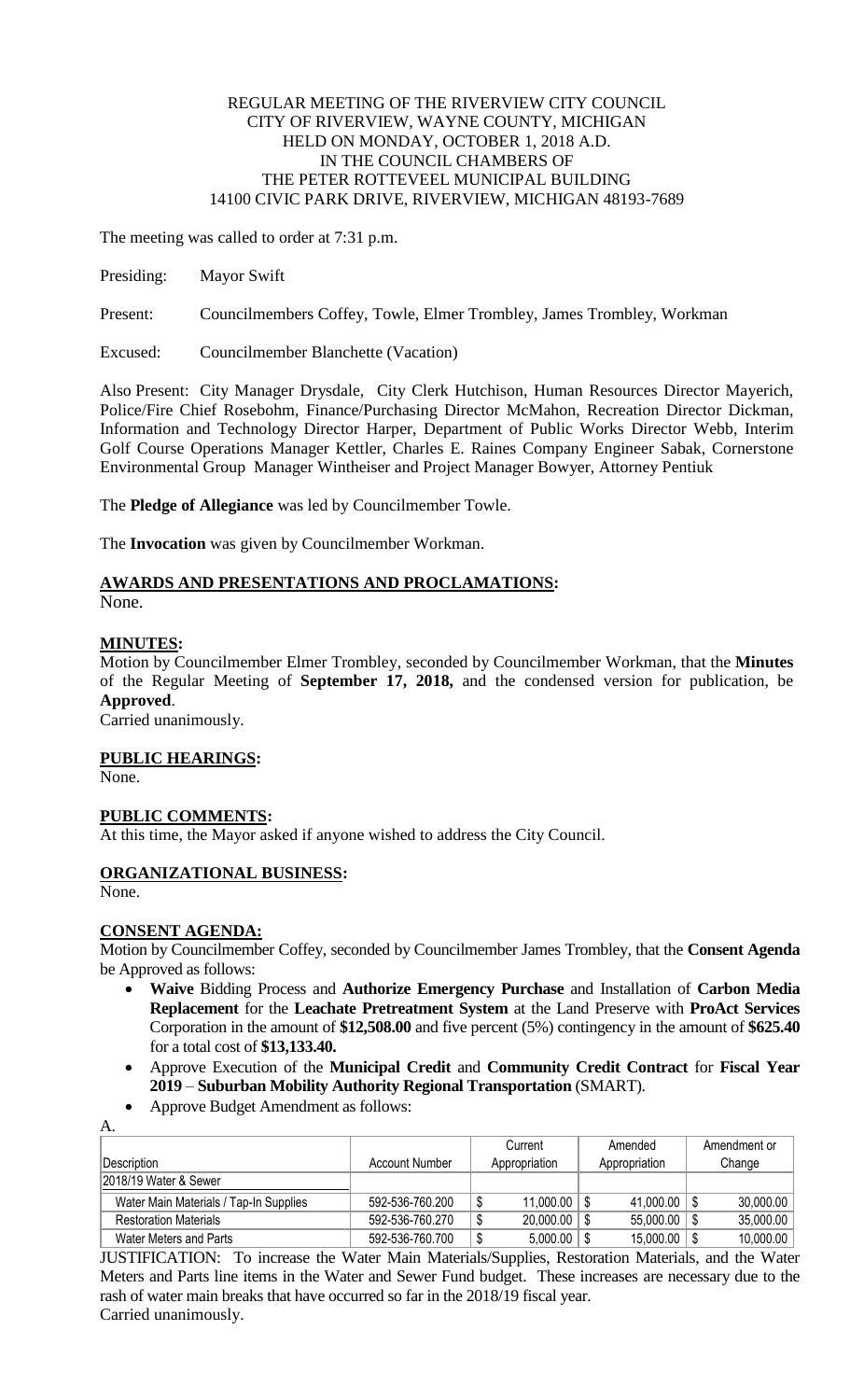#### **RESOLUTIONS:**

Motion by Councilmember James Trombley, seconded by Councilmember Coffey, that Resolution No. 18-19 – **Support** of the Riverview Community **School District Bonding Proposal** and **Sinking Fund** Millage Proposal, be Adopted.

## RESOLUTION NO. 18-19 A RESOLUTION IN SUPPORT OF THE RIVERVIEW COMMUNITY SCHOOL DISTRICT BONDING PROPOSAL AND SINKING FUND MILLAGE PROPOSAL

WHEREAS, on the November 6, 2018 General Election Ballot, the Riverview Community School District has filed a Bonding Proposal initiative asking the question:

> "Shall Riverview Community School District, Wayne County, Michigan, borrow the sum of not to exceed Twelve Million Nine Hundred Twenty-Five Thousand Dollars (\$12,925,000) and issue its general obligation unlimited tax bonds therefor, in one or more series, for the purpose of:

erecting, furnishing, and equipping an addition to the middle school building; remodeling, furnishing and refurnishing, and equipping and reequipping school buildings for safety, security, and other purposes; and preparing, developing, improving, and equipping playgrounds and sites?"; and

WHEREAS, the second initiative is a Sinking Fund Millage Proposal which asks:

"Shall the limitation on the amount of taxes which may be assessed against all property in Riverview Community School District, Wayne County, Michigan, be increased by and the board of education be authorized to levy not to exceed 2 mills (\$2.00 on each \$1,000 of taxable valuation) for a period of 6 years, 2019 to 2024, inclusive, to create a sinking fund for the construction or repair of school buildings, for school security improvements, for the acquisition or upgrading of technology and all other purposes authorized by law; the estimate of the revenue the school district will collect if the millage is approved and levied in 2019 is approximately \$645,684?"

NOW, THEREFORE, BE IT RESOLVED that the City Council of the City of Riverview hereby declares its support of the Riverview Community School District's Proposals in seeking to secure the environment in which the Riverview Community School District's Children feel safe and to update the technology to current required standards.

AYES: Mayor Swift, Councilmembers Coffey, Towle, Elmer Trombley, Workman NAYS: Councilmember James Trombley EXCUSED: Councilmember Blanchette ADOPTED by City Council on October 1, 2018. ATTEST:

Andrew M. Swift, Mayor

\_\_\_\_\_\_\_\_\_\_\_\_\_\_\_\_\_\_\_\_\_\_\_\_\_\_\_\_\_\_\_\_\_\_\_\_\_\_

#### **ADMINISTRATION:**

Motion by Councilmember Elmer Trombley, seconded by Councilmember Coffey, that the Agreement between the City of Riverview and **Gabriel Richard** Catholic High School for the **Downriver Cross Country Invitational,** formerly known as "News Herald," in Young Patriots Park on October 11 and October 13, 2018, be Approved.

Carried unanimously.

Motion by Councilmember Coffey, seconded by Councilmember James Trombley, that Authorization for Execution of Agreement for **Library Boiler Replacement** with Contracted HVAC Vendor **Temperature Unlimited**, Inc. in the amount of \$**46,806.00**, plus ten percent (10%) contingency in the amount of \$**4,680.60,** for a total cost of **\$51,486.60**, be Approved. Carried unanimously.

Motion by Councilmember James Trombley, seconded by Councilmember Coffey, that a **Public**